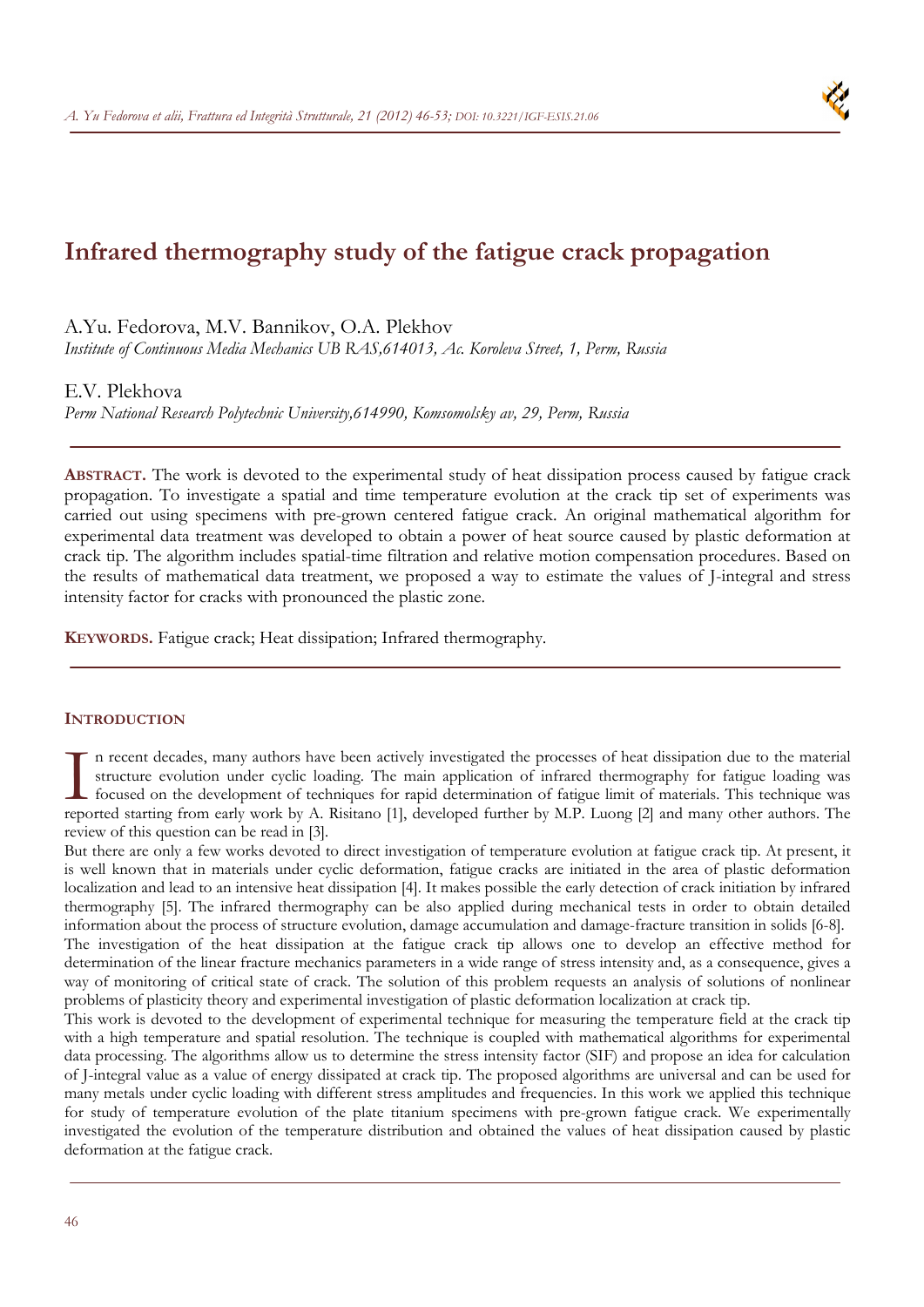#### **MATERIALS AND CONDITIONS OF EXPERIMENT**

xperimental study of temperature evolution at the fatigue crack tip was carried out on the plane specimens of titanium Ti-6Al-4V. The specimens were manufactured from a commercial pure titanium sheet 3 mm thick. The chemical composition of material presented in Tab. 1. E de de la proposa de la partie de la partie de la partie de la partie de la partie de la partie de la partie de la partie de la partie de la partie de la partie de la partie de la partie de la partie de la partie de la pa

|     |              |          | $\triangle$ N | $T_i$ Al      |  |     |       |
|-----|--------------|----------|---------------|---------------|--|-----|-------|
| 0.3 | $0.1$ $0.15$ | 4.2 0.03 |               | other 5.9 0.2 |  | 0.2 | 0.015 |

|  |  |  | Table 1: Chemical composition of Ti-6Al-4V. |
|--|--|--|---------------------------------------------|
|--|--|--|---------------------------------------------|

Mechanical properties of material are modulus of elasticity - 113 GPa, yield stress - 800 MPa, ultimate stress 900 MPa, fatigue limit – 460 MPa, fracture toughness – 75.6 MPa $\sqrt{m}$ .

The geometry of specimen is shown in Fig. 1. The specimens were weakened by holes to initiate fatigue crack at the specimen center. The fatigue crack (about 10 mm) was initiated at the initial stage of the experiment by high amplitude cyclic loading of the specimens at the average stress of 215MPa, stress amplitude of 238 MPa and loading frequency of 20 Hz. Then the load was decreased to slow down the rate of crack propagation, which allows a detailed analysis of the heat generation processes at the crack tip.

The surface of the specimens was polished in several stages by the abrasive paper (at the final stage of polishing the grit size does not exceed  $3 \mu m$ ). Before starting the experiment, the polished surface was covered by a thin layer of amorphous carbon.

The temperature evolution was recorded by infrared camera CEDIP Silver 450M. The spectral range of the camera is 3-5 mm. The maximum frame size is  $320\times256$  pixels; the spatial resolution is 10-4 meters. The temperature sensitivity is 25 mK at 300 K. Calibration of the camera was made based on the standard calibration table.

Mechanical tests were carried out at 100 kN servo-hydraulic machine Bi-00-100. The test conditions comply with the conditions of the experiment was described in [9]. The process of crack propagation was studied at 5 Hz and 10 Hz loading frequency.

The selected frequency of loading provides a close to adiabatically condition at crack tip. At low frequency (less that 5 Hz) the heat transfer process plays a great role and doesn't allow one to calculate the right value of heat source. The investigation of high loading frequency requests the high frame rate and treatment of large amount of infrared data. It was shown that for selected values of loading frequency the value of determined parameters (stress intensity factor) depends on the applied stress and crack length, only.



Figure 1: Geometry of specimen. All sizes are in millimeters.

### **THE PROCESSING OF THE EXPERIMENTAL DATA**

t the beginning of data processing procedure, the first frame was subtracted from the film to eliminate the influence of infrared radiation from the camera lens on the determined temperature field. It the beginning of data processing procedure, the first frame was subtracted from the film to eliminate the influence of infrared radiation from the camera lens on the determined temperature field. Due to the relative mot

Due to the relative motion of the specimen and infrared camera lens under cyclic tests, there is the problem of of relative motion was made based on the following algorithm.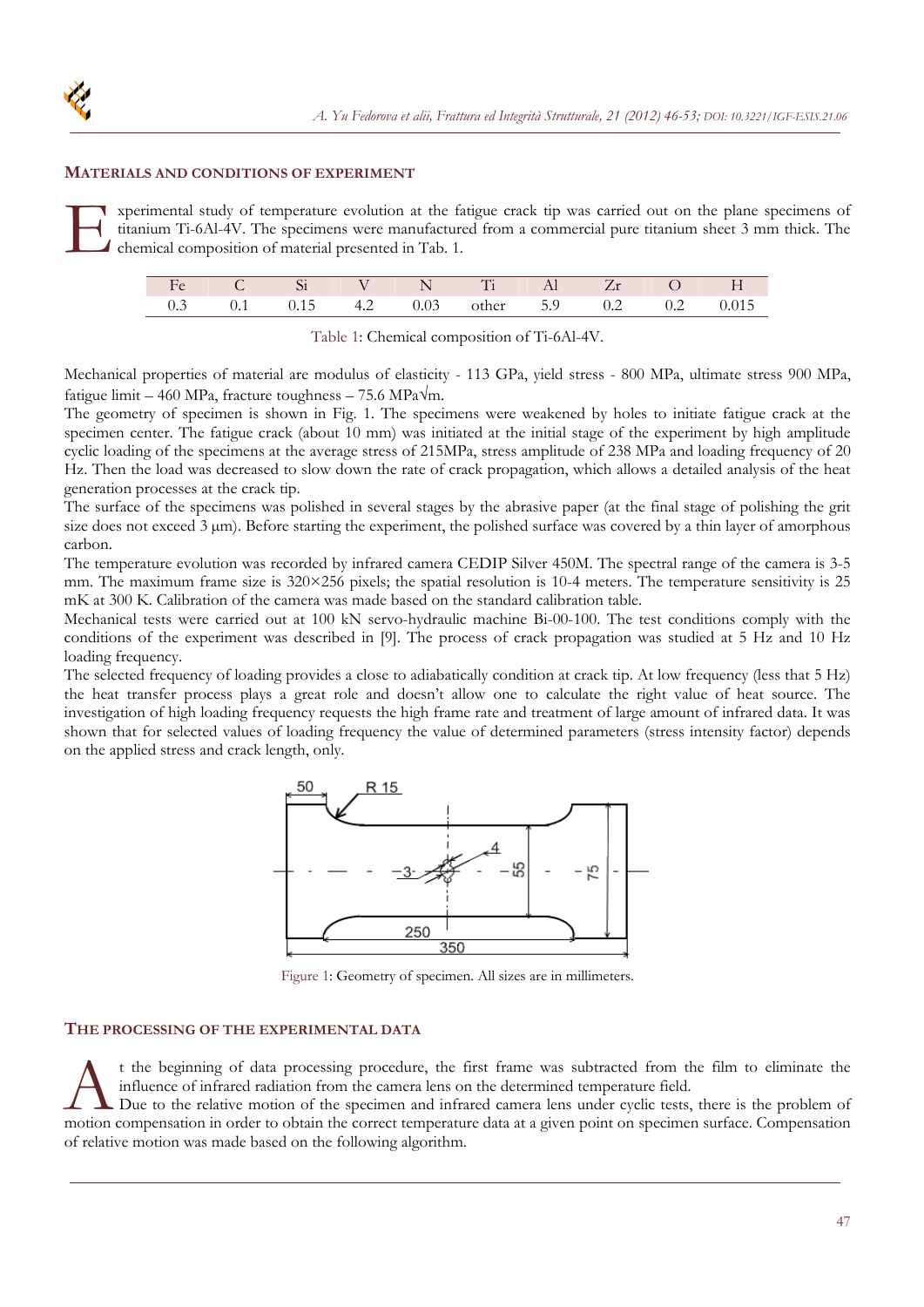*A. Yu Fedorova et alii, Frattura ed Integrità Strutturale, 21 (2012) 46-53; [DOI: 10.3221/IGF-ESIS.21.06](http://dx.medra.org/10.3221/IGF-ESIS.21.06&auth=true)* 

Using the discrete Fourier transform we can processed all frames of the film

$$
T_t(k_x, k_y) = \int_{-\infty}^{\infty} \int_{-\infty}^{\infty} \exp(-i(k_x x + k_y y)) T_t(x, y) dy dx , \qquad (1)
$$

where

*x, y* – spatial coordinates,

*t* – number of frame,

 $T_t(x, y)$  – temperature at t-th infrared frame,

 $i = \sqrt{-1}$ .

To find the relative motion value we used arbitrary selected fragment of first frame of the film ("flag"). One of the variants of "flag" is presented in Fig. 2.

Using the Fourier image of first frame

$$
T_1(k_x, k_y) = \int_{-\infty}^{\infty} \int_{-\infty}^{\infty} \exp(-i(k_x x + k_y y)) T_1(x, y) dy dx,
$$
 (2)

we can define the position of the chosen fragment in the subsequent frames of the film as follows

$$
T_{t}(x,y) = \int \frac{1}{(2\pi)^{2}} \exp(-i(k_{x}x + k_{y}y)) T_{t}(k_{x},k_{y}) T_{1}(k_{x},k_{y}) dk_{x} dk_{y},
$$
\n(3)

The dependence of the "flag" coordinates versus time determines the absolute value of the displacement of each pixel in the image and allows us to compensate for the relative motion.



Figure 2: Implementation of the motion compensation algorithm for the temperature contour images.

Spatially fixed temperature signal of the specimen was processed by the two-dimensional discrete Fourier transform with the standard Gaussian kernel to increase data accuracy and eliminate the influence of random temperature fluctuations. The expression for determining the temperature had the form

$$
T(x,y) = \int \frac{1}{(2\pi)^2} \exp(-i(k_x x + k_y y)) \widehat{T}(k_x, k_y) \widehat{f}(k_x, k_y) dk_x dk_y,
$$
\n(4)

where

 $(x, y) = \frac{v^2}{2} \exp(-v^2(x^2 + y^2))$  $f(x, y) = \frac{v}{\pi} \exp(-v^2(x^2 + y^2))$  - Gaussian kernel,  $\widehat{f}\left(k_{x},k_{y}\right)$  - direct Fourier transform of the standard Gaussian kernel,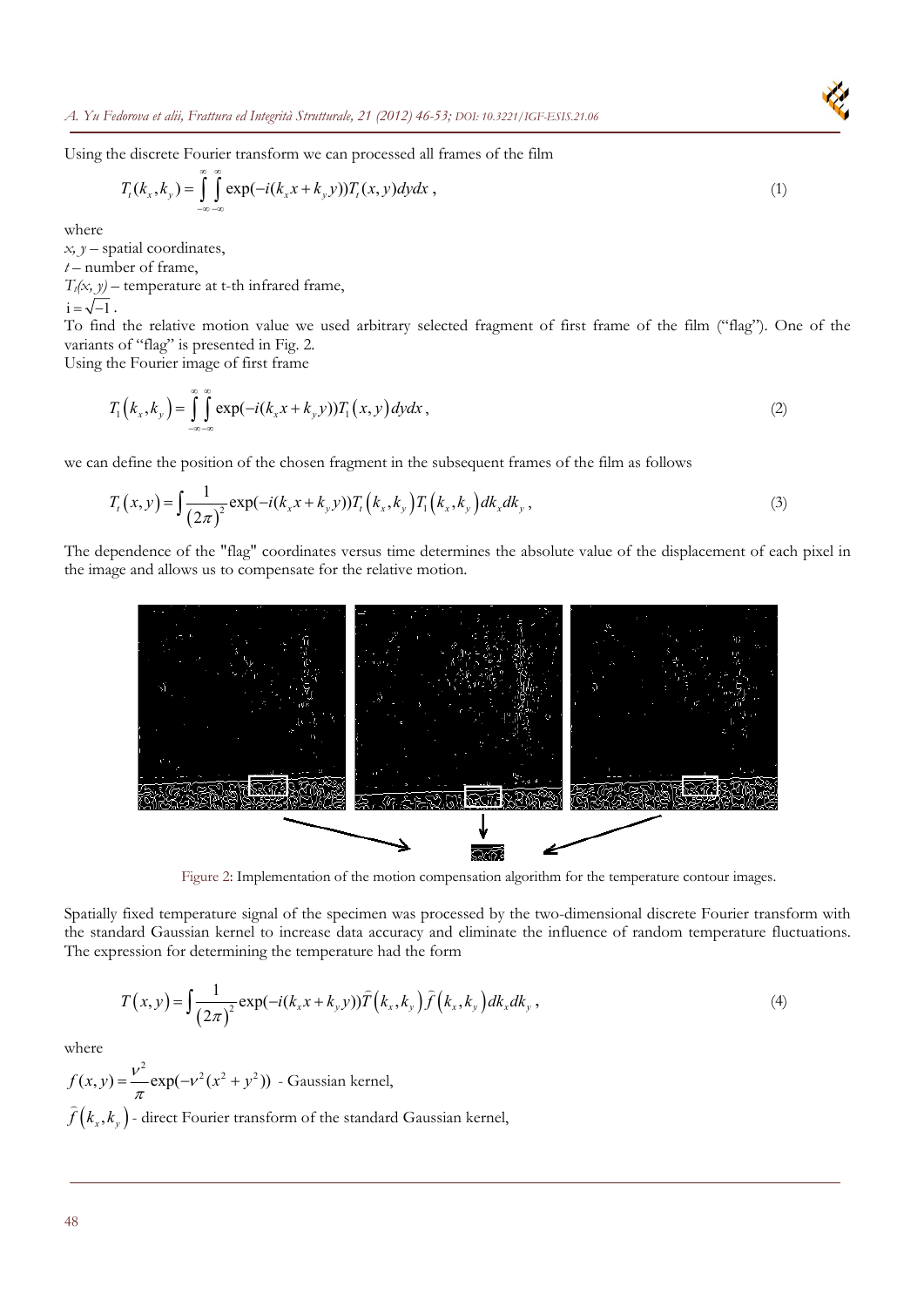$\widehat{T}(k_x, k_y)$  - direct Fourier transform of the temperature.

The initial temperature distribution and temperature distribution obtained using equation (4) are shown in Fig. 3. Finally, an infrared image of the temperature increment on the specimen surface during crack propagation is shown in Fig. 4 after all stages of signal processing.



Figure 3: The temperature field before (a) and after (b) data processing.



Figure 4: The temperature field after all stages of signal processing.

# **DETERMINATION OF THE HEAT DISSIPATED AT THE CRACK TIP CAUSED BY PLASTIC DEFORMATION**

he value of the specific heat power at the crack tip can be determined using the following relation [10]  $s = \rho c \left( \dot{T} + \frac{T}{\tau} \right) - k \Delta T$ ,

$$
s = \rho c \left( \dot{T} + \frac{T}{\tau} \right) - k \Delta T \,, \tag{5}
$$

- where *T* – temperature,
- *ρ* density (4505 kg/m3),
- $c$  heat capacity (540 J/(kg·K)),
- $k$  heat conductivity (18.85 W/(m·K)),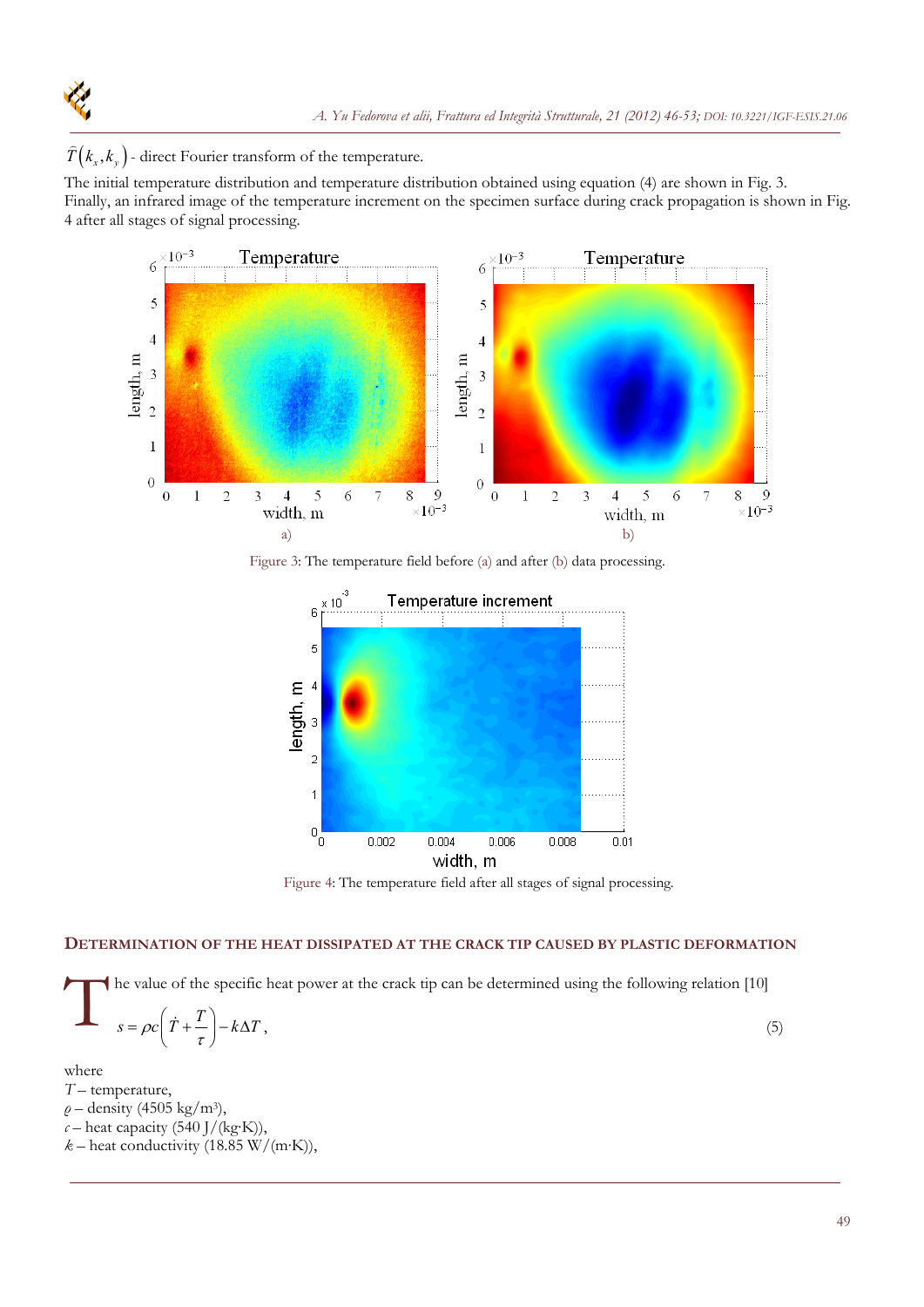

*s* – unknown specific power of the heat source  $(W/m^3)$ ,

 $\tau$  – a constant related to the losses of heat by heat exchange with the surroundings (10<sup>3</sup> J/(m<sup>3</sup>·K)).

The resulting value of the specific power of heat source was integrated over the time during which the plastic zone was observed. The profile of the specific heat dissipated during plastic deformation is plotted in Fig. 5.



Figure 5: Specific heat (J/m<sup>3</sup>) dissipated during plastic deformation (a) and its profile in the direction of crack propagation (b).

The developed algorithm allows us to study a time evolution of temperature evolution and heat dissipation processes at the crack tip. The plots of the temperature increment, heat and stress of two types of experiments are presented in Fig. 6. At the beginning of cycling, the thermoelastic effect leads to emergence of cooling zone at crack tip, the local transition through the yields stress leads to temperature increase caused by the formation of a plastic deformation zone. When the stress decreases, the heat dissipation at the crack tip continues the heat dissipation rises and the temperature reaches a maximum at the falling load. At the beginning of the next cycle, the temperature again decreases due to the thermoelastic effect and the process repeats.



Figure 6: Heat source evolution (1), loads (2) and the temperature increment (3) at the crack tip during the loading. Loading frequency is 5 Hz (a), loading frequency - 10 Hz (b).

The Fig. 7 presents the detail analysis of the temperature evolution near fatigue crack tip in the direction of the crack propagation. The legends indicate the time of temperature distribution. The data corresponds to the test presented with stress amplitude 250 MPa and frequency 10 Hz.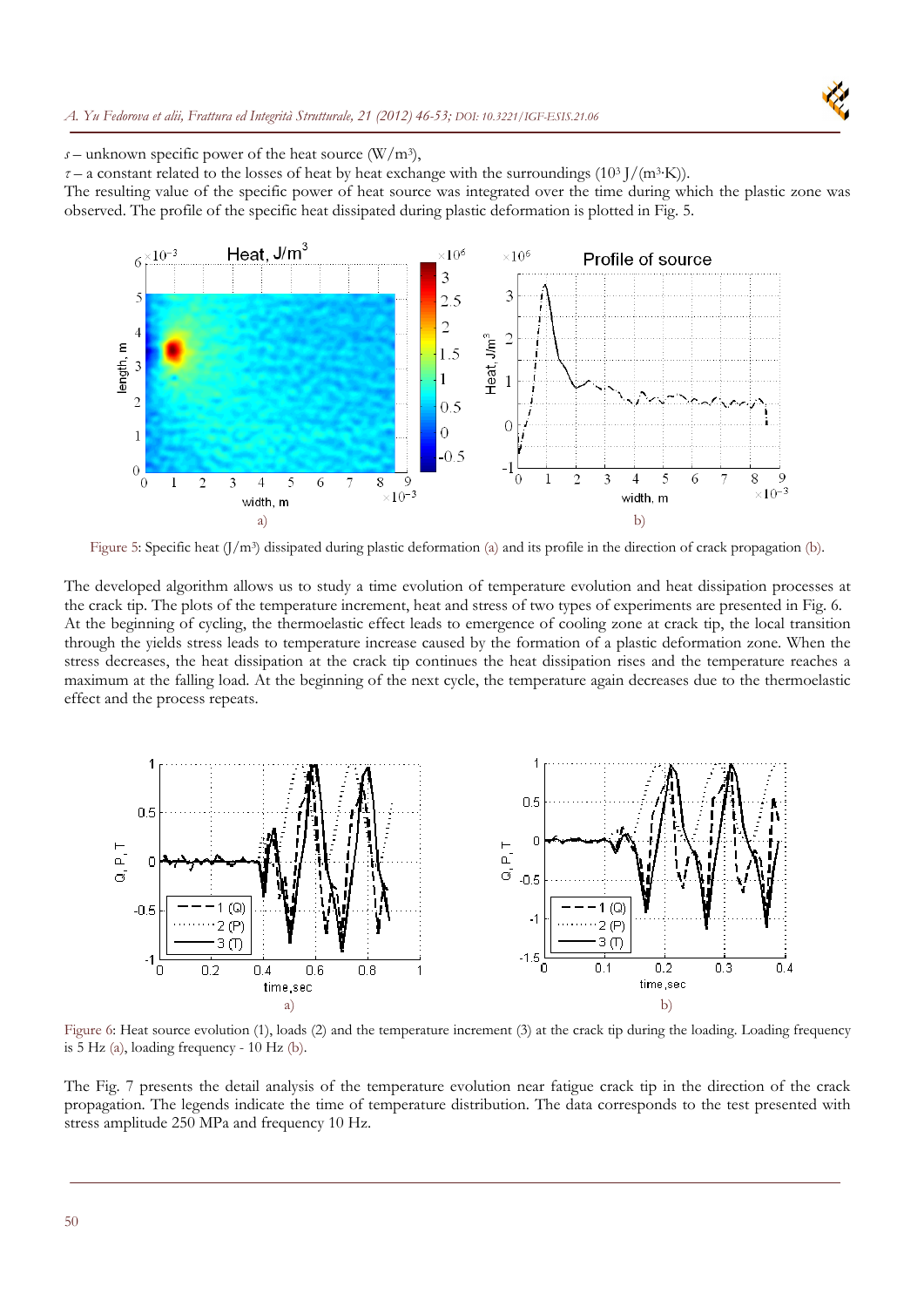

Analysis of the data presented in Fig. 6, 7 allows us to suggest that the maximum of applied loads and the maximum of heat dissipation intensity in the fatigue crack tip do not coincide in time. The observed effect shows that there is a lag of temperature reaction of the specimen on the changing loading during the cyclic deformation.



Figure 7: Evolution of temperature distribution in the direction of crack propagation versus applied stress.

The obtained data of the heat dissipation rate at the crack tip allows us to propose an idea to determining the values of Jintegral as a value of energy dissipated at crack tip. Based on it we can calculate the SIF and offer in a criterion for the critical state of the material, based on the experimentally observed size of the plastic deformation zone.

Using the HRR-solution [11], we can expect that the energy released at the crack tip  $(W_p)$  has a singularity 1/r and is proportional to the value of the J-integral

$$
W_p = m_1 \frac{J(x)}{r},\tag{6}
$$

where

 $r$  – distance from the crack tip,

 $m_1$  – coefficient associated with the properties of the sample material and the type of loading,

 $J(x)$  – J-integral.

For the sake of simplicity, we assume that the energy released at the crack tip is consumed to the heat dissipation. Then, based on experimental evidence, we can calculate the value of J-integral and SIF according to the formulas

$$
J(x) = \frac{Q(x)r}{m_1},\tag{7}
$$

$$
K = \sqrt{\frac{EJ(x)}{1 - v^2}},\tag{8}
$$

where

 $v = 0.32 - \text{Poisson's coefficient}$ ,

*Е* - Young's modulus,

 $Q(x)$  – specific heat (J/m<sup>3</sup>).

To check the accuracy of experimentally calculate values of SIF we calculate the theoretical value of SIF as follow

$$
K_{Theor} = P \sqrt{\pi l \sec\left(\frac{\alpha \pi}{2}\right)},\tag{9}
$$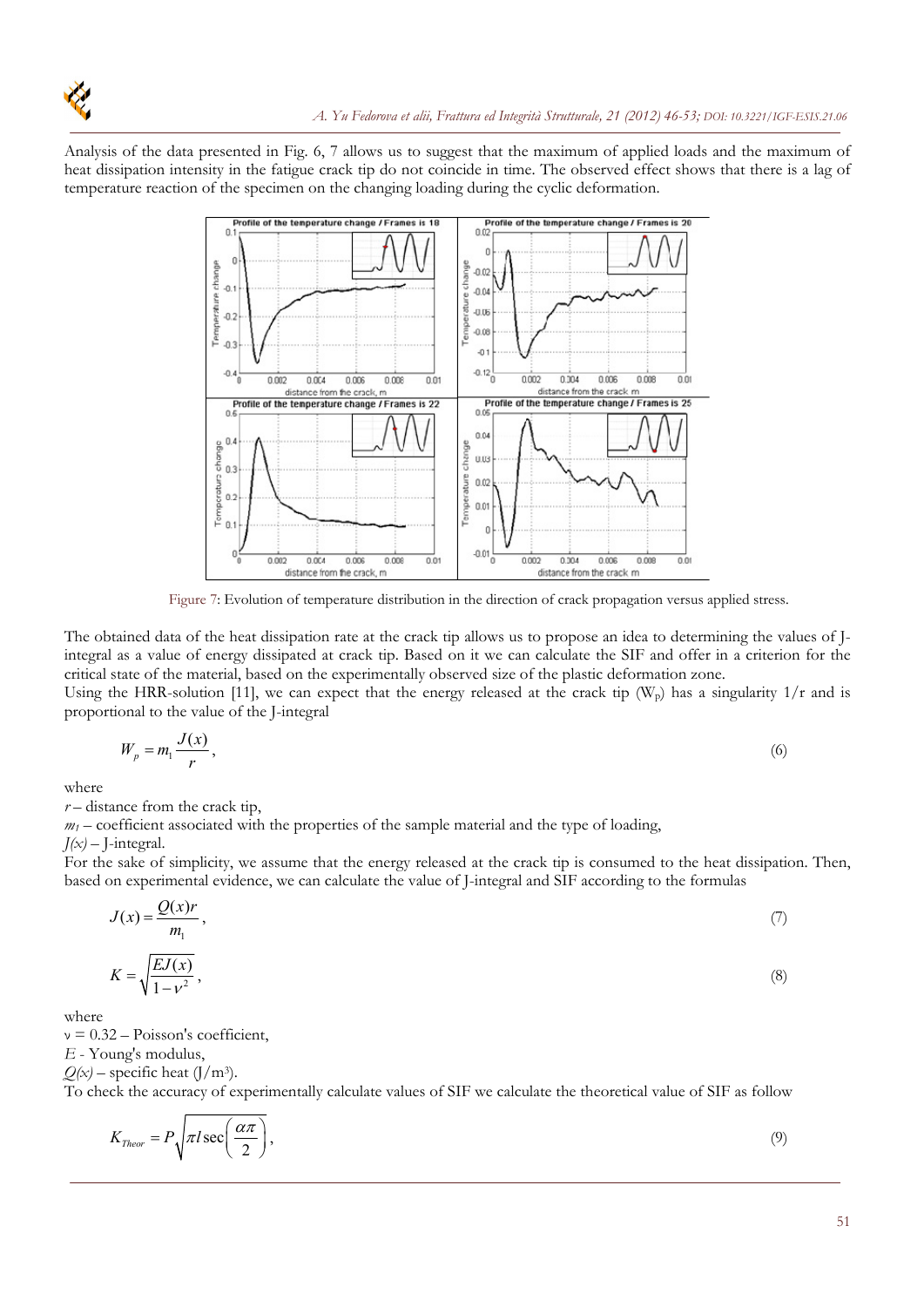

where

*P* – tensile force (Pa),

*l* – half-length of crack,

 $\alpha = \frac{2l}{b}$ ,

*h* – width of the sample.

The values of J-integrals and SIF were calculated based on the formulas (7) - (9). The results are shown in Fig. 8 and Fig. 9.



Figure 8: The dependence of J-integral versus a distance from the crack tip in the direction of crack propagation. Loading frequency is 5 Hz (a), loading frequency - 10 Hz (b).



Figure 9: The dependence of SIF versus a distance from the crack tip in the direction of crack propagation. Loading frequency is 5 Hz (a), loading frequency - 10 Hz (b).

Analysis of the data presented in Fig. (8), (9) suggests that the average value of experimentally obtained SIF is approximately equal to the theoretical value of SIF at a distance from 0.4 mm to 1.2 mm from the crack tip. This allows us to use the equations (7-9) to determine the critical condition of the crack with pronounced plastic deformation zone.

### **CONCLUSION**

he effect of heat dissipation at the crack tip under cyclic loading has been studied based on the infrared thermography. To calculate the values of heat dissipation at crack tip an original data processing algorithms were<br>developed. The algorithms include the relative motion compensation and spatial-time filtration procedures.